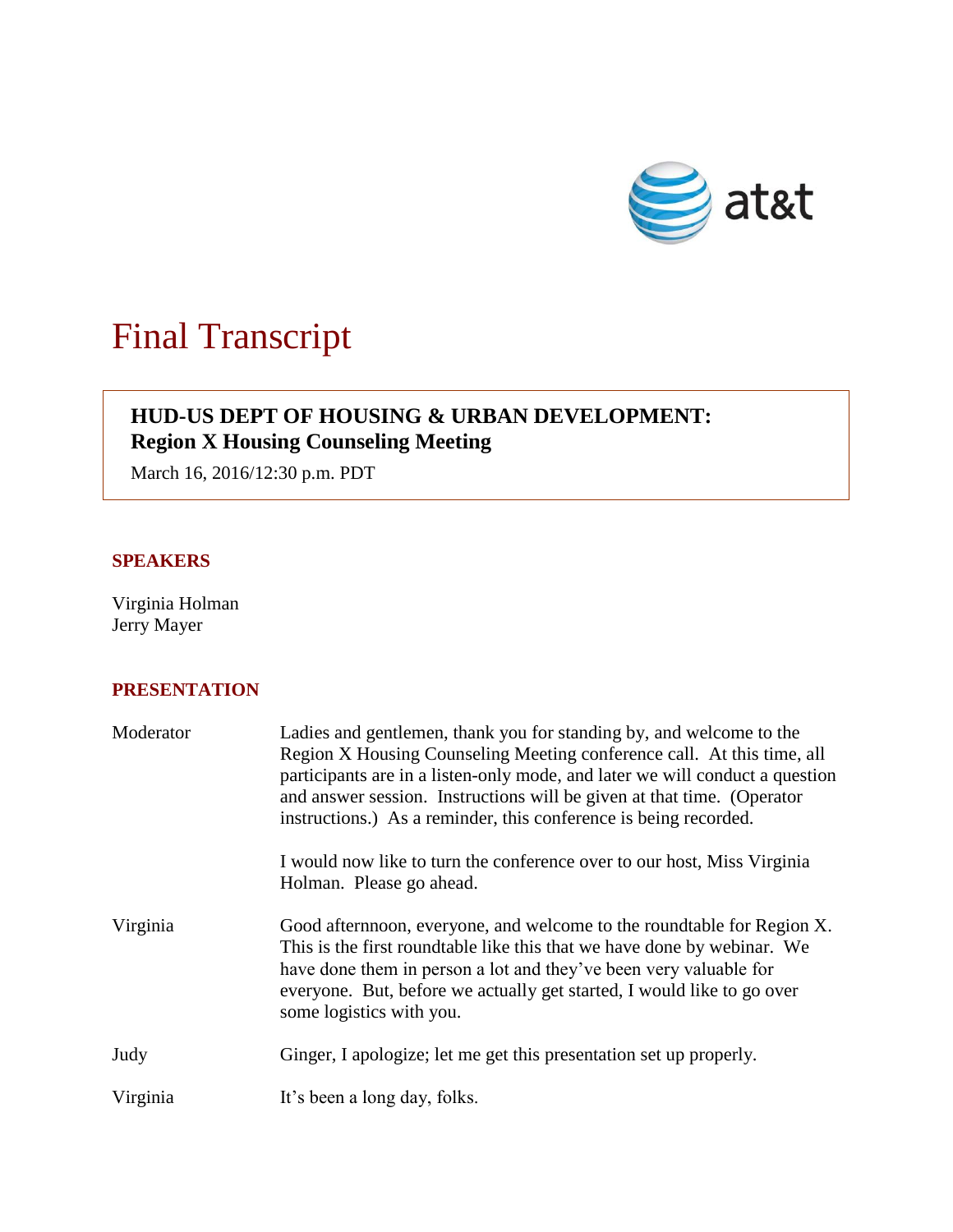| I think we've got it. Is everybody seeing the screen that says audio is<br>available only by conference call?                                                                                                                                                                                                                                                                                                                                                                             |
|-------------------------------------------------------------------------------------------------------------------------------------------------------------------------------------------------------------------------------------------------------------------------------------------------------------------------------------------------------------------------------------------------------------------------------------------------------------------------------------------|
| Yes.                                                                                                                                                                                                                                                                                                                                                                                                                                                                                      |
| Great. Thank you.                                                                                                                                                                                                                                                                                                                                                                                                                                                                         |
| Okay, now we'll be able to start the logistics. As the operator said, the<br>audio is being recorded. We will be posting the playback number along<br>with the PowerPoint and a transcript on the HUD Exchange, and that will<br>probably be within 48 or more hours. We, generally, try to send out a<br>Listserv when that's happened.                                                                                                                                                  |
| As the operator said, your lines are muted at this point. We do want you<br>to ask questions and participate in the discussion. When we reach the<br>point of accepting questions, the operator will give you instructions on<br>how to do that. If your lines become un-muted, be polite and don't have a<br>lot of background noise, and please don't use the speakerphone when<br>you're asking your questions. Next slide.                                                            |
| As I said, we do value your questions and in addition to asking them out<br>loud, you'll be able to write them to us on the control panel. On the right-<br>hand side of your screen, there's a box where you can write in your<br>question and we will be monitoring those questions during the webinar.<br>Or, later on, if you still have questions and comments, you can send them<br>to our mailbox at housing.counseling@HUD.gov with a Region X<br>Roundtable in the subject line. |
| And, as I mentioned, if we open the lines up for discussions and they're all<br>un-muted, we ask that you mute your phones either with the function on<br>your phone or star six will also mute and un-mute your phone.                                                                                                                                                                                                                                                                   |
| There will be a brief survey at the end of the webinar, so please take it. It<br>really helps us to improve our presentations on webinars which is always<br>our goal.                                                                                                                                                                                                                                                                                                                    |
| You will also receive within 26 to 48 hours, an e-mail from GoTo<br>Webinar thanking you for attending. That's going to say that this is your<br>certificate of training. So, please print out the e-mail and save that for<br>your records.                                                                                                                                                                                                                                              |
|                                                                                                                                                                                                                                                                                                                                                                                                                                                                                           |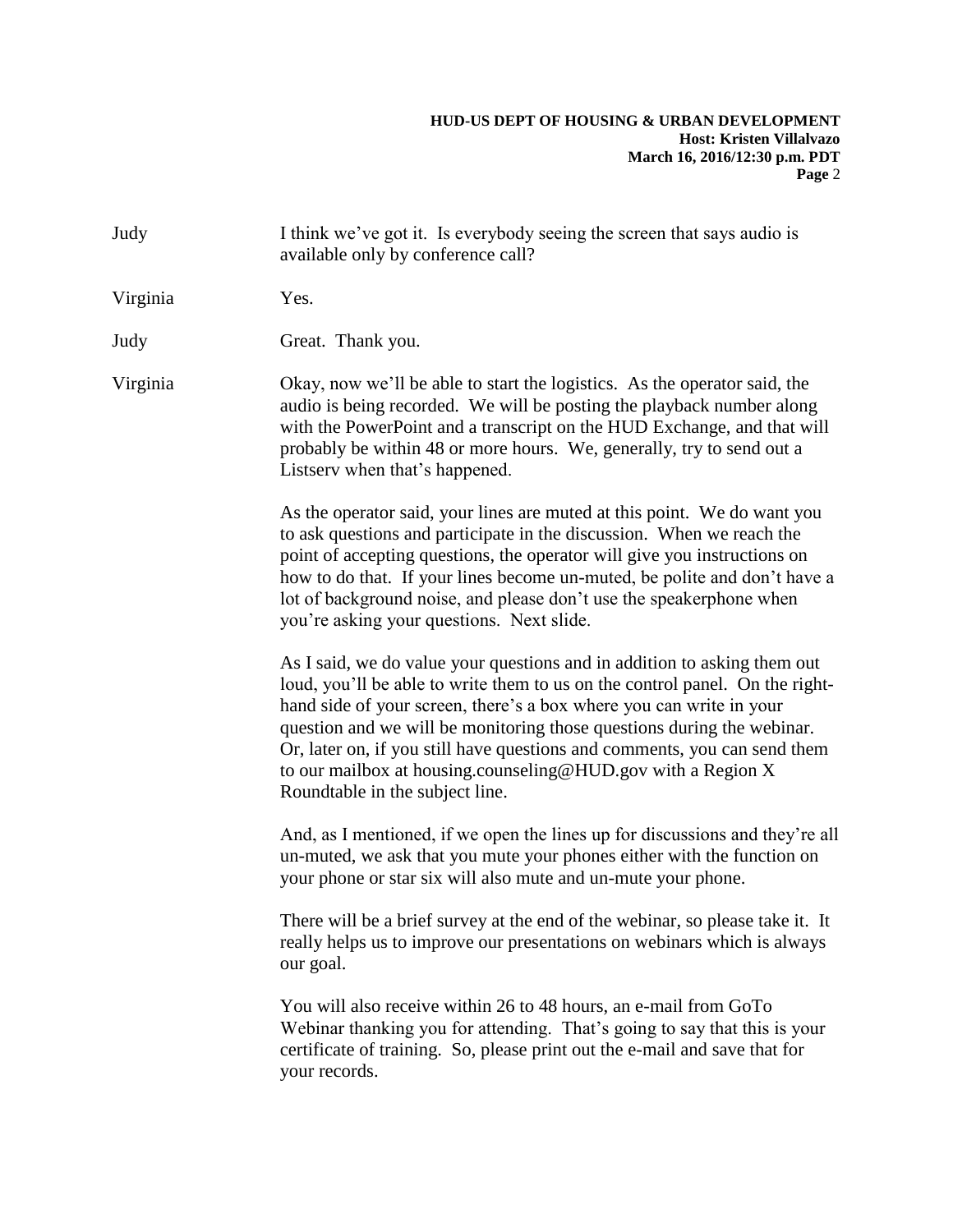At this point, I want to turn the webinar over to Jerry Mayer, the Director of Outreach and Capacity Building of the Office of Housing Counseling. Jerry.

Jerry Well, thank you, Ginger, and I'd like to thank all of you for attending our roundtable today. I'd especially like to thank Pat Conlen from HUD Seattle Regional Office for helping us to organize today's meeting.

> Today's call will last about an hour and we'll do our best to keep to that time. We know that your time is valuable. In addition to me, we also have some other Office of Housing Counseling staff on our call today. With us is Lorraine Griscavage-Frisbee who's a Deputy Director in the HUD office about Housing Counseling Outreach and Capacity Building. And, we also have Judy Ayers who is a Management Analyst in the same office. And, of course, you've already met Ginger Holman, who is a specialist in our office as well.

Today's roundtable discussion will give you an opportunity to get some program updates on housing counseling as well as ask some questions and answers about aspects of our program that are important to you. Our brief PowerPoint presentation will provide some overview of our programs and initiatives, and then we will have a question and discussion phase. Our moderator, Josh, will open up the mic for questions once we begin the question and answer portion of today's program. And, you can also type in your question through the GoTo Webinar system and we'll address those questions too.

One thing to keep in mind is that since the Fiscal Year 2016 Housing Counseling NOFA is currently in the application phase, we will be unable to answer any questions that specifically relate to your application. You can forward those questions directly to us at housing.counseling@HUD.gov for a response, and we will also aggregate those questions into a frequently asked questions that we will publish on our website and our Listserv so everyone can see it. And now, a copy of the PowerPoint for today's presentation will be available after the meeting for your review.

With that, we might as well go into our agenda for today, which is the first slide, one back, please. We're sort of tag-teaming this. We're going to talk about the value of housing counseling, the positive impact that housing counseling has, give you some updates and then we'll move into our question and answer phase. It's not a long PowerPoint, but I just want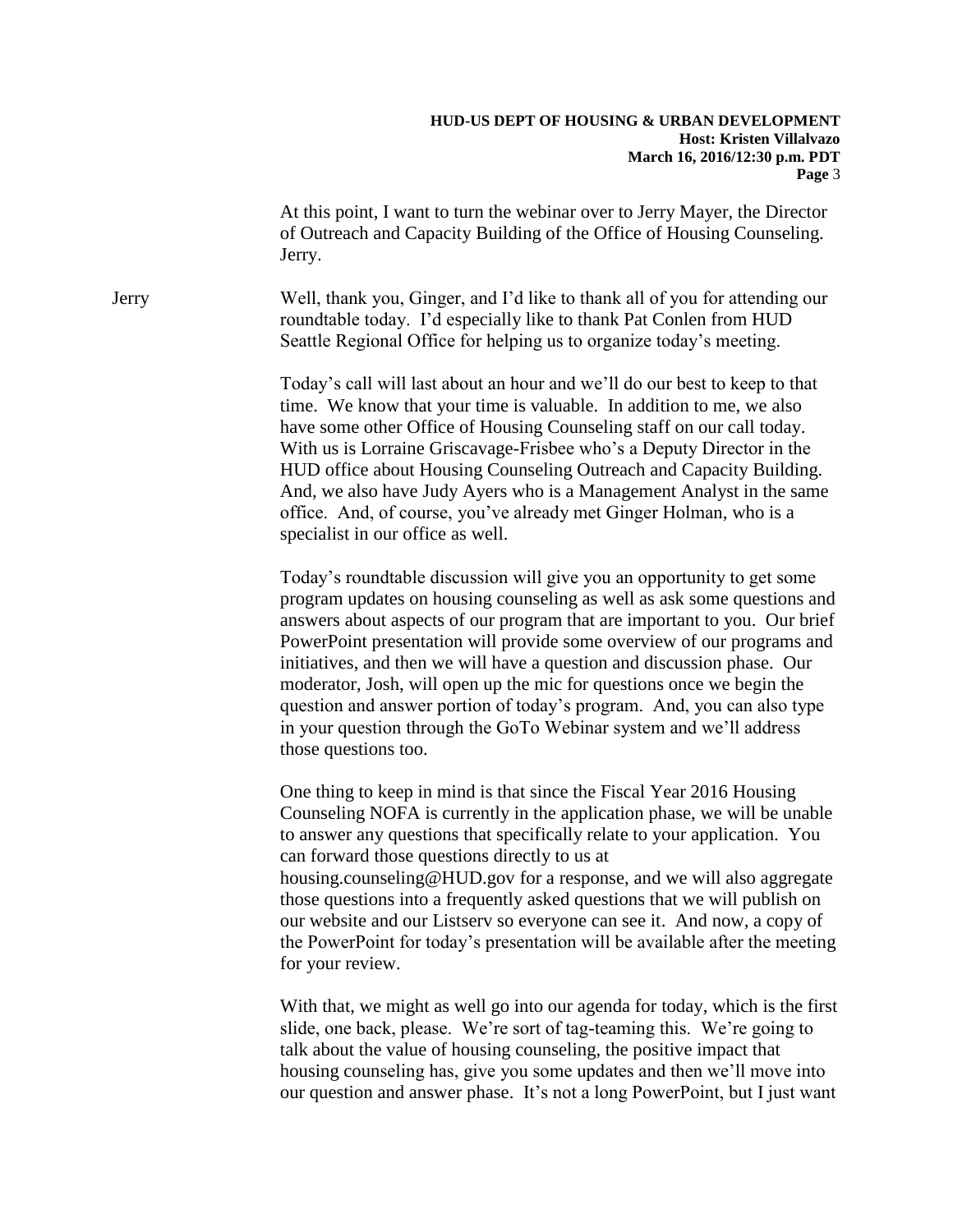to set up some areas of discussion and jog your thought processes so that you can remember to answer some questions. Make sure that your phones are on mute and now let's move into the next slide, please.

How does housing counseling help consumers? Now, you all know this because you're all housing counselors, but we provide—or you do. We support you. You provide unbiased assistance to help the clients; you provide group education and one-on-one counseling through a variety of mediums. Internet and telephone is certainly growing aspects of housing counseling today and we'd love to discuss your experiences with those. You also review the client's financial situation and their housing needs, and you work on an action plan with the client, you are plugged into community resources and refer clients as appropriate. You also work with lenders on behalf of the client, and you have been amazing as a group in helping to resolve mortgage delinquency issues. And, also, you deal with clients with unrealistic expectations. We've all seen those.

Next slide, please. Also, you work with real estate professionals by identifying the applicants that are ready and who may not have been reached through traditional marketing. You also work with borrowers and renters, and mitigate risk on their part by helping them to plan and increase their savings, and budget properly so that they're ready for purchasing a home or changing a rental situation. In the case of prepurchase clients, certainly, housing counseling increases the strength of portfolios and consumer confidence, and has really proven to be valuable to the banking industry and to government-backed programs as well.

Also, when you have an applicant who shouldn't be taking the leap into homeownership, you are the ones who tell them hey, you're not really ready. You have to do a few things to get yourself ready, and here's a plan. You go back and you look at applicants who have been denied loans or, for whatever reason rental apartments, and there could be so many reasons from either financially being not qualified or even discrimination. And, you all deal with those on the front line of that effort, and we're very grateful to you for that.

And, also, you help our clients find out where the programs are, where the subsidies are, where the best interest rates are, and where the down payment assistance is, and you're the ones who know this. So, you've been invaluable as a group in assisting clients and consumers find those great programs.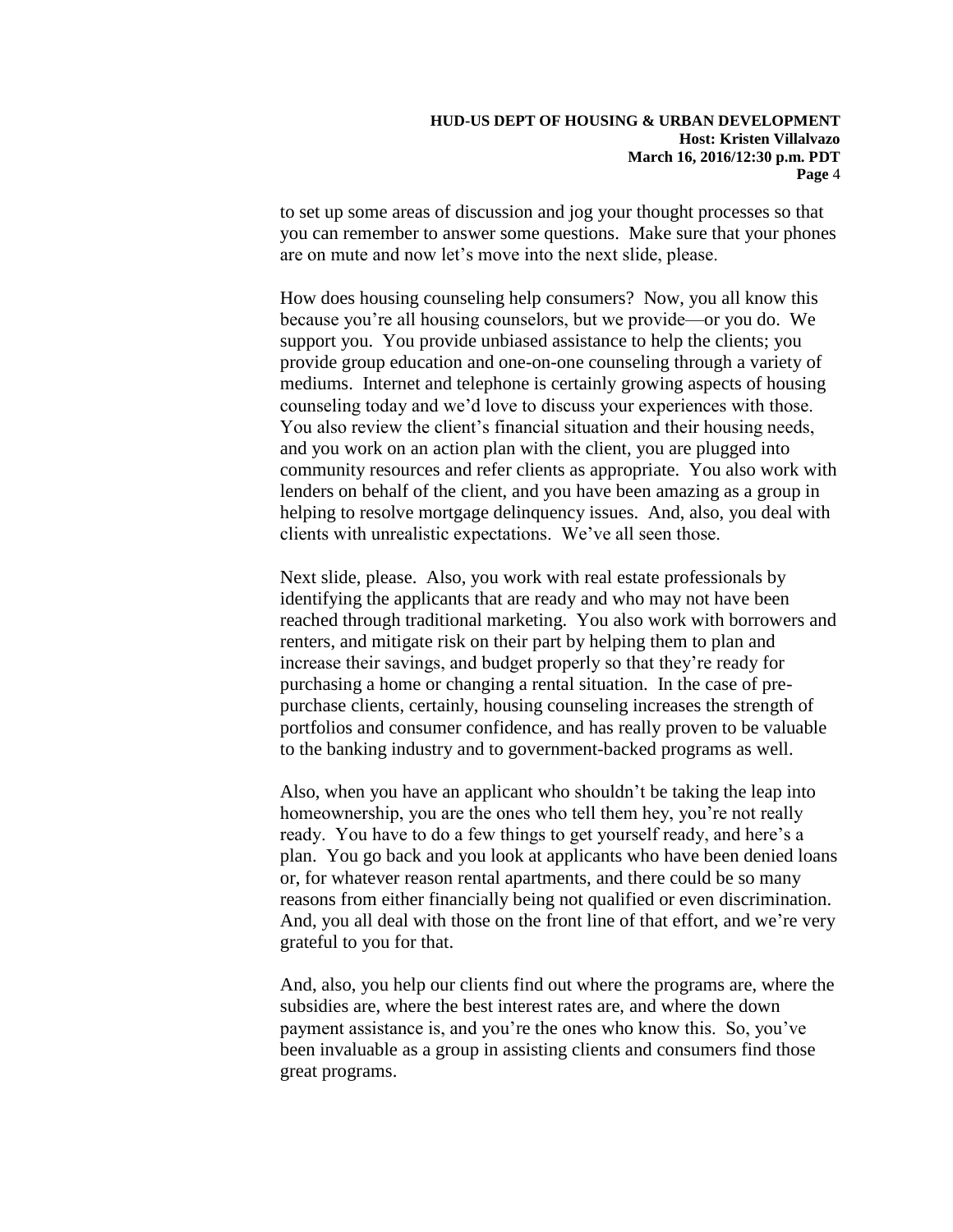And then finally, helping consumers to identify and access ways to avoid default, foreclosure, and eviction from their properties. But also, a lot of you work on other issues like fair housing issues, and homeless issues, and reverse mortgage issues, and group education, and those are all super critical and important to our programs, to the consumers, and the department in general.

Next slide, please. Here are some statistics, and this is Region X. You can see that there's a pie chart here and you've counseled, collectively, about 28,700 or so people in FY '15. I'd like to call your attention to the light blue mortgage delinquency quadrant of the pie chart here, 7,904 clients seen for mortgage delinquency. And then also on the other side of the chart, group education 11,638. Sort of fix in your mind the proportions here. You see that 11,638 looks like it's about a third of the chart and the mortgage delinquency looks like it's about a quarter or so.

And now, let's flip the chart to see the national statistics. Back one. And now you can see that it's sort of weirdly flipped. The mortgage delinquency appears to take up a little less than a third, and the group education appears to take up about a quarter.

If we go back to the other slide, one back, well, when we get back to the other slide, what you'll see is that you're doing better than the national average on mortgage delinquency. And on group education, which is usually for first time home buyers, you're doing significantly better than the national average. So, Region X appears to be very forward-looking. The Pacific Northwest, it's less foreclosures, more purchase activity, more preparation, more education, definitely a better economic situation than the rest of the country, in general.

The other items are about proportional to the rest of the country. So, those two are really good indicators of the strength of the Pacific Northwest.

- W Jerry, I apologize. I was booted out of the call. Do you want me to go back to the other slide?
- Jerry No. We're just about done, I suppose. We can move on to the next slide now.
- W Did you want to go back to the other one now, just move on?
- Jerry Yes, let's just move on.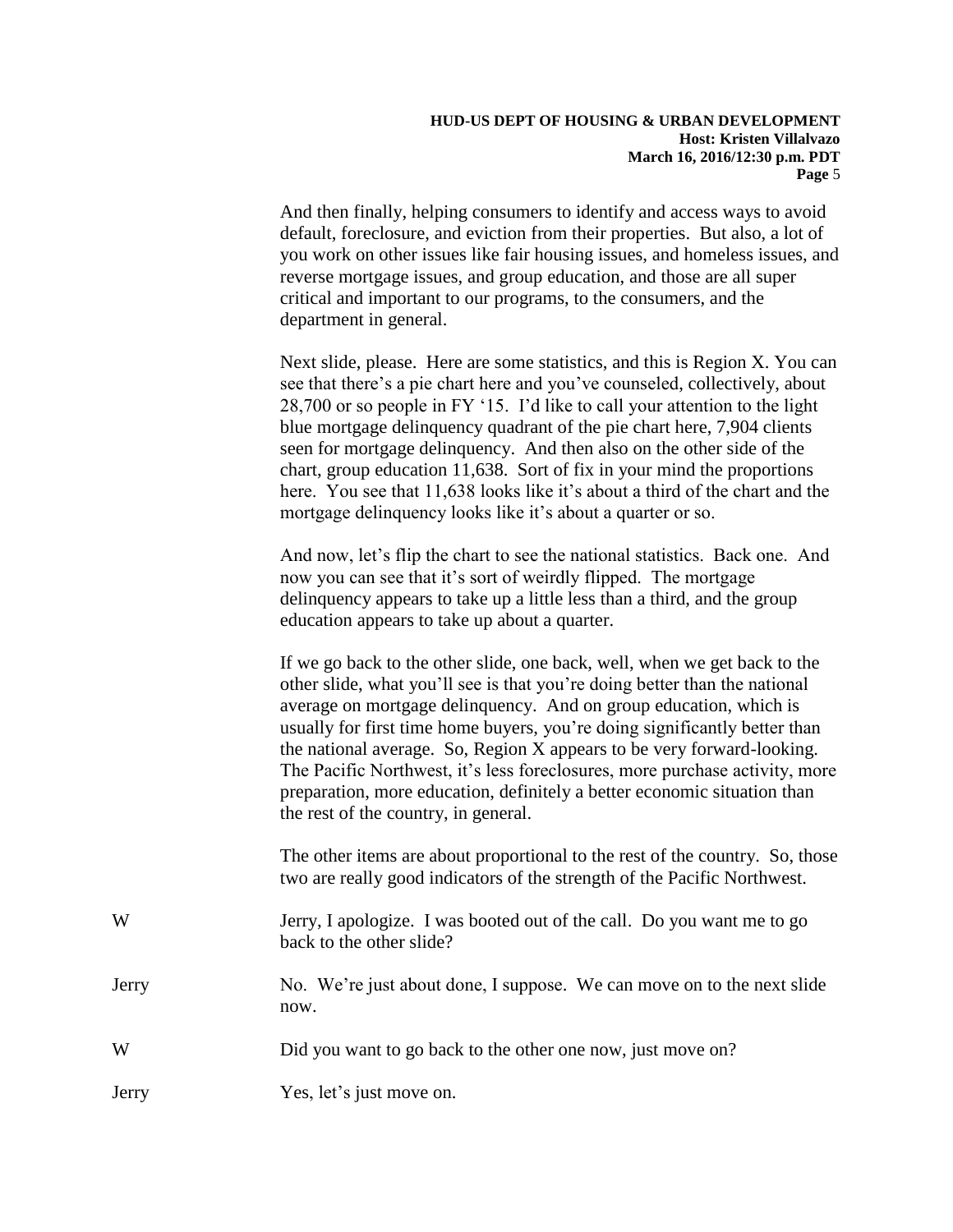W Okay. I'm sorry.

Jerry No problem. Now, let's talk about some funding and some other trends in housing counseling activity. On this chart, you'll see a green line, and that is the money line. Then, you'll see some blue bars, and those are the number of clients served. The years along the bottom to give your frame of reference along the number of clients served on the left side of chart. You can see that housing counseling funding peaked nationwide around 2008 at 410 million. Now, this is HUD plus NFMC. So, this is the availability of federal funds for housing counseling aggregated.

> What's interesting is that it appears, but may not be actually so, but it appears that the volume of clients seems to track the money after 2008 fairly closely. After the injection of 410 million, and also this was due to the foreclosure crisis in market forces, of course, we were seeing in excess of 3 million clients a year, collectively. As the money declines, the number of clients decline.

And one could also say that the urgency of the foreclosure crisis also declined in the same period, which can be an important factor in the total number of clients served, as well. So, the market itself can't be backed out of this discussion. It's really, it's money plus market, but as you see the money decline and the number of clients have declined almost on the same rate.

Last year in 2015, we saw, collectively, about 1.3 million clients. And, this year we are forecasting somewhat less than that, maybe between 1.1 million and 1.3 million, somewhere in there. We've just started collecting your quarterly reports, and we don't have aggregate numbers, obviously, for FY '16 yet.

Next slide, please. Let's also look at money, and let's look at the number of counseling agencies participating in our program. This is an interesting chart because it shows that the growth in housing counseling agencies after 2008, really starting in 2007 at the beginning of the foreclosure crisis, and you can see there is almost a tenfold increase in the amount of money that was available, and that also fostered a lot of counseling agencies and helped them see a lot of clients. And, you can see that there's a little bit of lag here when it comes to the money, and they peaked out around 2011. We've been in steady decline on the number of counseling agencies that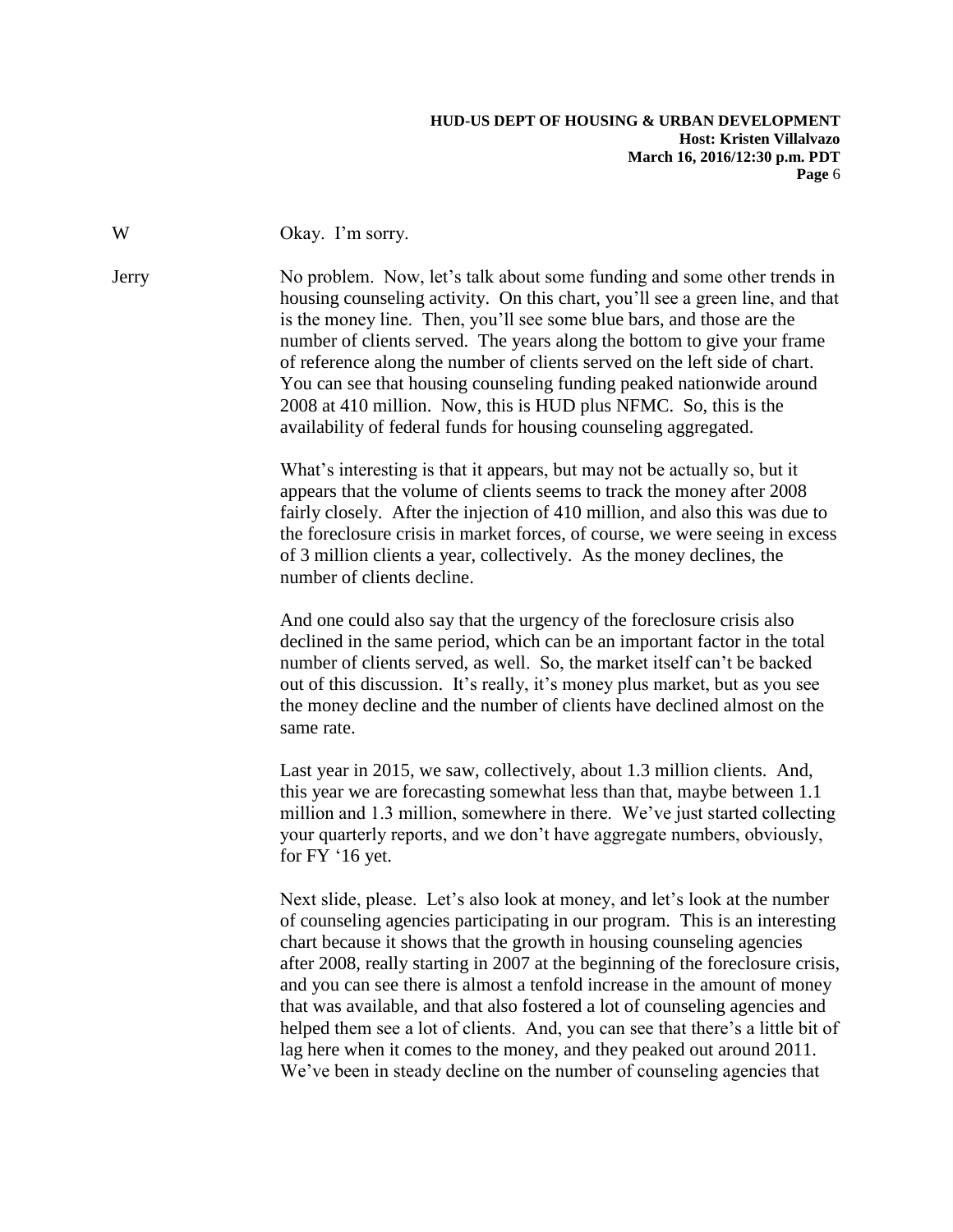are in our program since then. We're a little bit above 2,000 right now, but only a slight bit.

There's been a lot of things going on in the industry that you are all aware of; counseling agencies that are underfunded have closed their doors, counseling agencies that are overworked have closed their doors or descoped their operations. We've seen a lot of consolidation in our industry, and just a lot of changes that are may be tied to the availability of money, but also may be tied to other market forces as well. But, you can see that support for counseling has pretty much declined in the last few years and is now below hundred million at total between HUD and NFMC.

Next slide, please. The impact of housing counseling, you can see that there are some numbers on the right side of the chart, and some categories here. These are, essentially, the numbers of people in the different categories that you have seen aggregating up to 1.4 million in FY '15. You can see that we've helped about 100,000 or so in group education, and in fair housing about 200,000 or so. Just like isolating out developing a budget, over 400,000 people were helped with budgeting, 178,000 or so with improving their financial capacity, and on and on down the chart. So, you can see that your work is doing tremendous help for people around the nation.

The lowest number on the chart is about 10,000 or so for homeless folks, and that is a number we would really love to bring up and improve. But, it's a difficult problem and I know that those of you work on homeless issues know this better than anybody, that it's a problem that takes a lot of attention and a lot of expertise, and I would really love to build out capacity in counseling agencies nationwide to be able to address the homeless issue more effectively. Those that are working on it are doing a great job; I just wish there were more folks working on that.

Next slide, please. Now we get to the housing counseling grant, the FY '16 grant. Right now, there's about \$40 million on the street for the comprehensive NOFA, and there's about \$2 million out there for the training NOFA. That is organizations that help train housing counseling agencies, they're the ones that provide the scholarships and the placebased training, and things like that.

We can't say too much about the NOFA, but the deadline to get in your application is April 4, 2016, and we strongly suggest that you get your application in well in advance of the deadline. Don't be caught at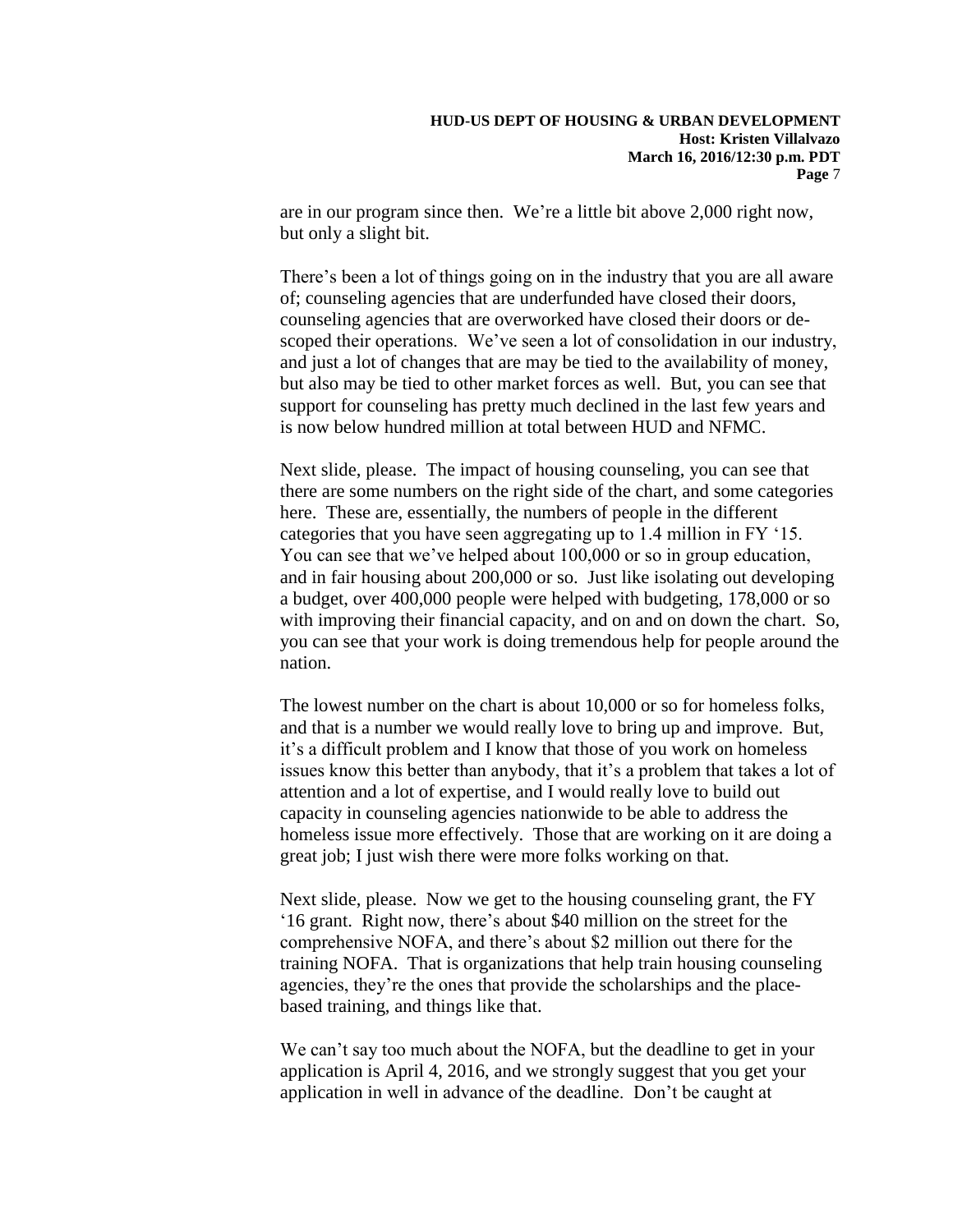midnight trying to submit your application because the system will probably slow down, and then if you don't get your confirmation before 11:59:59, then your application could be in jeopardy. So, give yourself time to get the application in.

If you go to HUD.gov or you go to grants.gov, or you go to our website which is now posted on the HUD Exchange, you can find information about how to apply. If you're a subscriber to our Listserv, you certainly have been given multiple notices about how to apply and about the deadline. So, please click on the link that you see at all those places to get your application going.

Next slide, please. Housing, counseling certification. Now this is something that I think we're probably going to talk about during our discussion phase in-depth because I know you have a lot of questions about that. But, what I'm going to do is sort of prime the discussion by just giving you a little brief overview.

The housing counseling certification is based on a proposed rule that was published by the department back in 2013. We had gotten a lot of questions, hundreds of questions in fact, from all of you and other folks who were interested. And, we have been diligently going through each and every one of those questions to formulate a final rule. The final rule is still in clearance, and we're hoping that it will get out in this fiscal year, but there are no guarantees. We're dealing with a lot of moving parts here.

But, in the meantime, we've launched a training website, and that was launched back in June, at HUDhousingcounselors.com. If you go to that website today, you will find a downloadable free study guide that will help you study for the exam. Later on, we're going to be posting a practice exam, and then after that we'll be publishing the actual certification exam, and you will be able to take your housing counselor certification test, and become a HUD-certified housing counselor as long as you're working at a HUD-approved housing counseling agency. And, that will all happen after the final rule publishes.

So, we have a lot of things sitting waiting in the wings just for the final rule to get out there. I'm sure you're going to have a lot of questions about certification, so I think for now we'll move on to the next slide and we'll field your questions later on.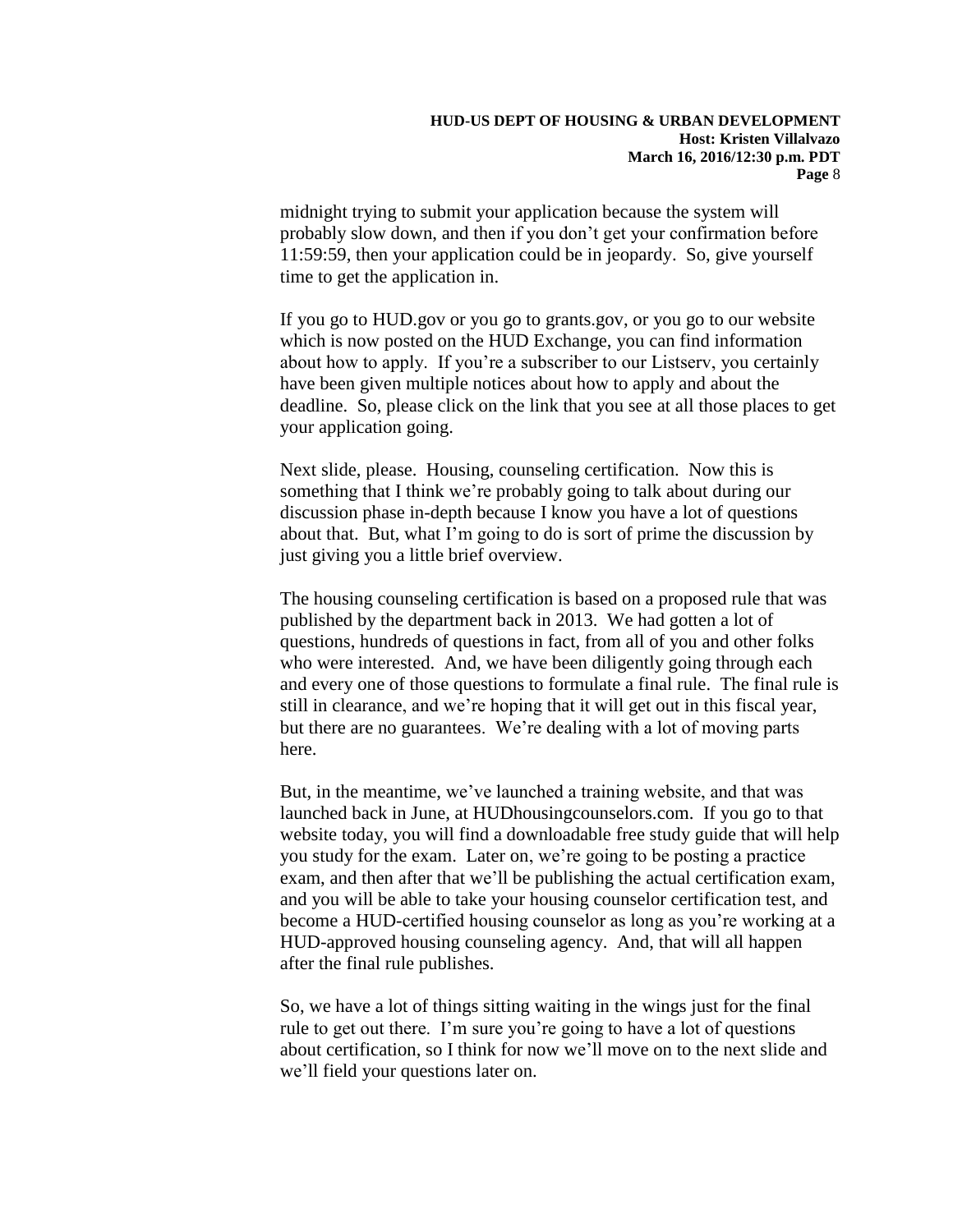Another thing that we do is we monitor housing counseling agencies. I'm sure everyone who's been on this call has had a HUD monitoring review come out, or a monitor, or a remote review come to their agency and ask for files and review the files, and give you feedback in the form of a performance review letter. The reason why we do this is because we want to make sure that no federal funds are being misused. We want to elevate the quality of housing counseling, and we want to find which organizations have weaknesses that we can help repair by helping them build capacity.

Our performance are reviews are not punitive. They're meant to provide technical assistance and improve the housing counseling product that you're offering. Obviously, if the public needs to be protected, we take measures to protect the public when we find wrongdoing going on out there. But, that's very seldom.

The results of our oversight is our recapture rate on housing counseling grant fund is less than 1%, which is very good for most federal grant programs. The complaints that we receive about your activities are really tiny. You can almost count them on one hand. So, the public likes what you're doing, and the feedback we get is good, and it appears that you're using 99% of the money that we're providing you. So, so far this program is running very nicely up-to-date.

But, there are issues that agencies have in that is that no matter what we say about how good the funding is, about our processing of it, you don't have enough money and we know that. And that's one of the things I would like to talk about today, is its funding and some ideas on funding, and learn from you about what your experiences are in funding. We know that the lack of funding is driving a lot of agencies out of the housing counseling arena, and it's very difficult to support housing counseling when there is a lack of funds. Housing counseling doesn't just happen by pixie dust as most people seem to think. It takes money to counsel people and we recognize that and I know you recognize that because you live it every day.

There is diminished foreclosure prevention funding, the NFMC funds have been going down, and we don't know the future of NFMC funds as well. So, the federal funding picture of housing counseling is not as good as it could be. One of the things that we're doing in order to find a solution is to encourage partnerships with various lenders and state and local entities, and other real estate professionals, and consumers in order to share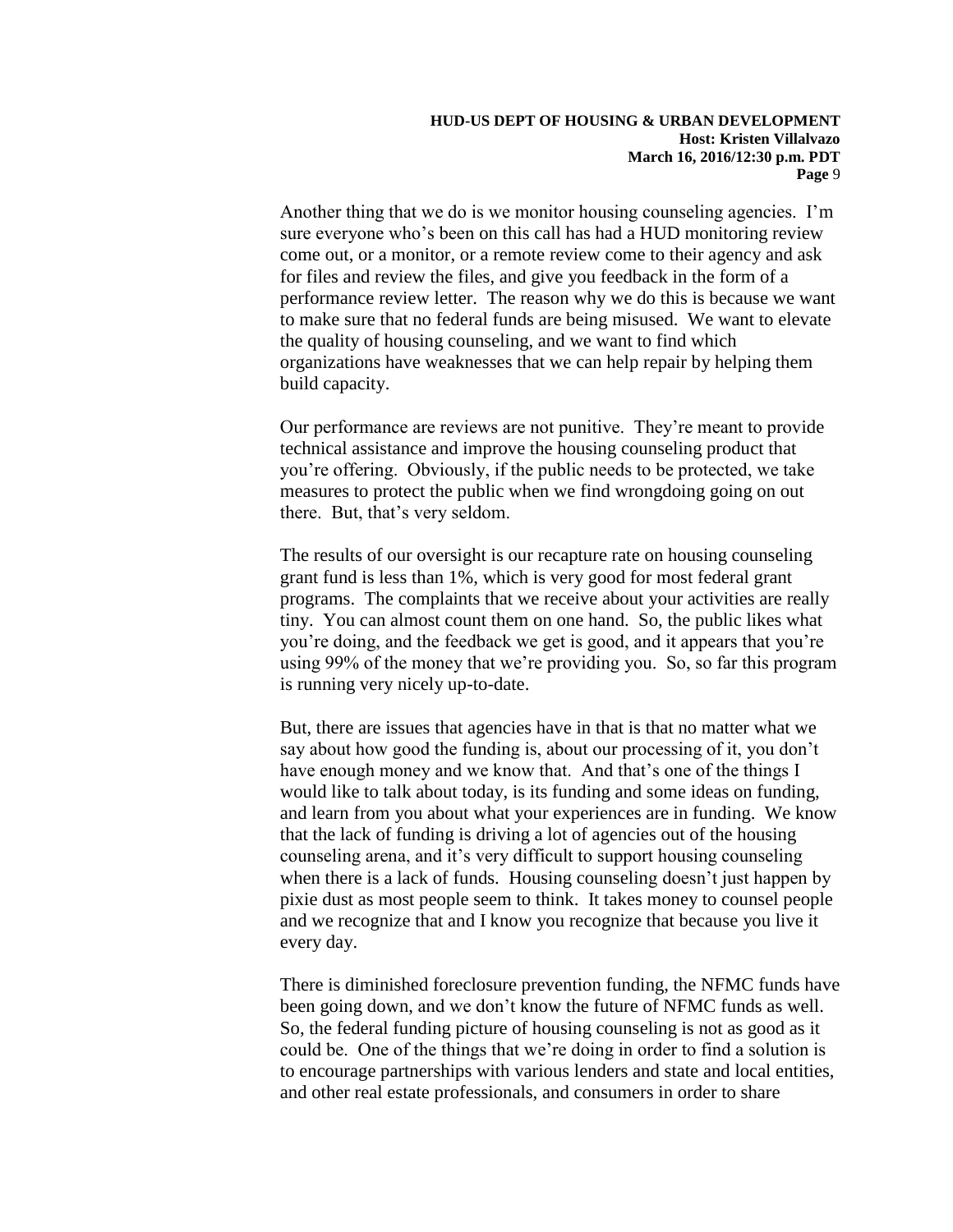resources and see if there's money that can be tapped in other ways. We can talk about fees for counseling as well in our discussion phase because that's tied into funding. So, there's a lot to talk about in terms of sustainability for housing counseling.

Next slide, please. If you just needed some reinforcement of what we're doing and that it works, here's a whole list of studies that have been done by various organizations and researchers that prove without any doubt that housing counseling works. It's just improves portfolios, it reduces delinquency rates, an educated consumer is more able to anticipate the problems that they may encounter and then plan for those financially. Without question, these studies prove it.

Next slide, please. We're in the middle of doing another study right now. HUD is doing a randomized experiment where we're looking at 5,900 participants and we're going to track them, or we are tracking them, and we're going to find out what their experience is. And I think is going to bear out what the other researchers have told us, and that is that housing counseling works, it has value, it is important to the mortgage process, it's important to homeownership and rental, and every other aspect of having a home in America, housing counseling is a strong contributor to the wellbeing of the country.

Next slide. Then, just a couple of things I want to point you in the direction of in terms of the awareness and visibility efforts that we're doing. We just rolled out a new webpage that redesigns and reorganizes, and, hopefully, makes things a little easier for you to find things. It's more searchable, it's better organized, looks better, and if you have feedback on that, we'd love to hear that.

We're in the middle of formulating an awareness and visibility campaign. We're trying to get housing counseling out in front of consumers and raise their awareness of our program. And, especially after certification comes in, amplifying the certified housing counselors being the go-to person for consumers nationwide.

We're also publishing a monthly newsletter called *The Bridge*, and we call it *The Bridge* because we're bridging the gap between government and our housing counseling community. *The Bridge* highlights housing counseling agencies every month with a different theme. We've done some really great issues that recognize the good work that housing counseling agencies are doing around the country. We call out your best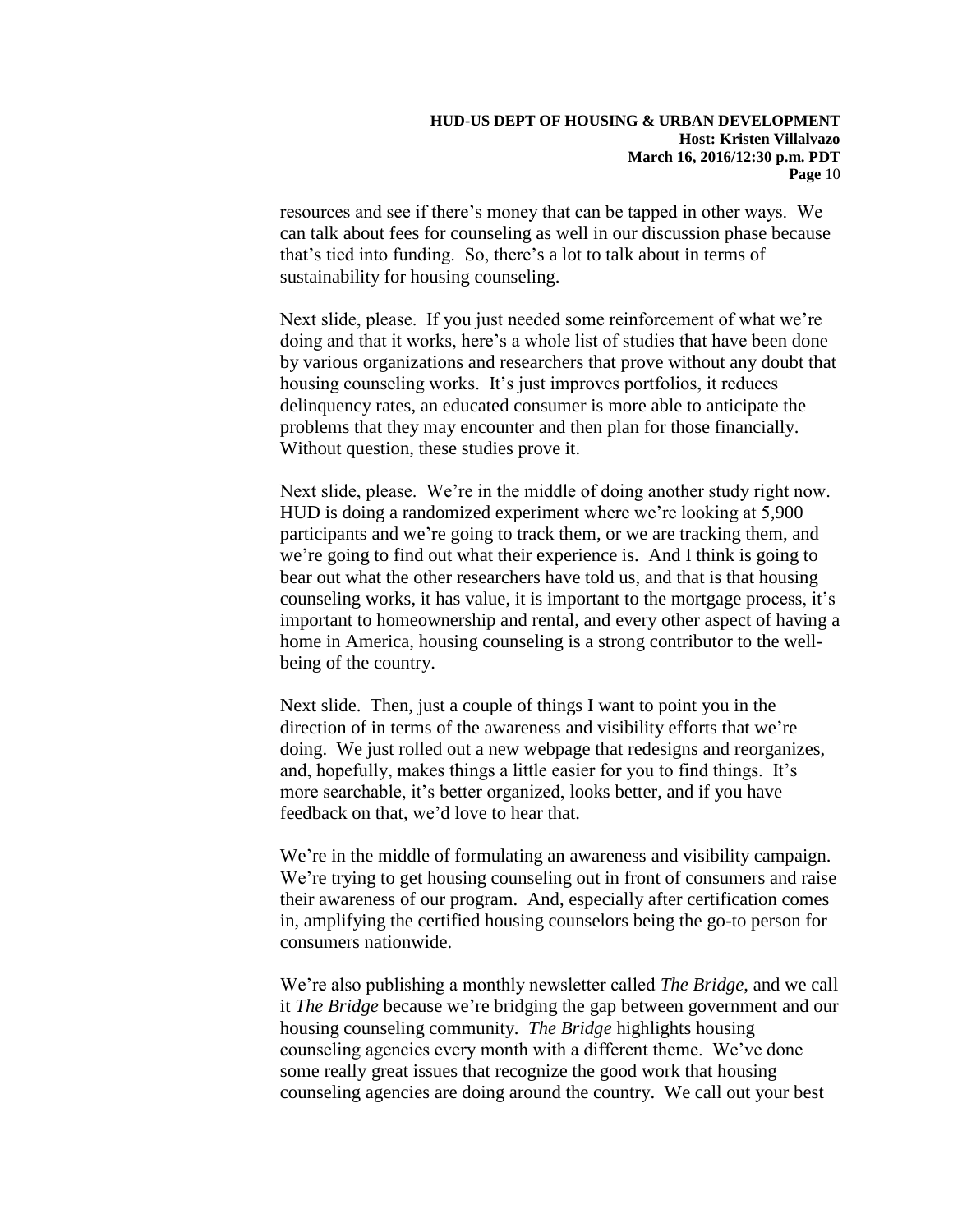practices; we highlight your heroic staff who are just helping consumers and your clients beautifully.

We want to hear your stories, we want to hear about your successes. So, you can e-mail *The Bridge*. If you click on the link in the next edition of *The Bridge*, you can send us your stories, you could tell us your successes, and we would love to echo those in future issues and throw the spotlight on your agency and the best practices and good works that you're doing in the community that you serve.

Next slide, please. Here's just a little peek at our webpage design that's on the HUD Exchange, that's the web address at the top there, HUDexchange.info. And, this is what the page looks like. So, it looks a little different from the rest of the HUD.gov pages now, different colors and organization, and much easier to find stuff on it. So, it certainly is worth exploring, and we want to hear your feedback on this webpage and let us know if we can make any other improvements.

Next page. Getting back to the awareness and visibility campaign. Right now, we have a new contract that we're working with. We're currently discovering what we need to do to raise awareness and improve visibility. We want to change some of the negative perceptions about housing counseling that might be out there. We want to talk about how it adds value. We want to figure out how to use this campaign to build that nexus among the various stakeholders that support housing counseling, and see if we can help you turn that into some funding down the line.

Then again, in *The Bridge*, we have about 15,000 subscribers and we've already mostly covered these items, so let's move onto the next slide.

Again, I think we're coming up on the end of our presentation, and we'll be opening up for questions. You can find us on the HUD exchange, or if you want to email us it's housing.counseling@HUD.gov, and we have a very good customer service team that will respond to your questions very quickly. Usually, within 24 to 48 hours you will have a written response to your written question. If you are unable to get a response through that, you always have your HUD point of contact, or you can always e-mail me as well. I know that if you're on our Listserv, you have my email address. So, you have a lot of ways to communicate with us and we try to do a very diligent job of following up with all of your questions.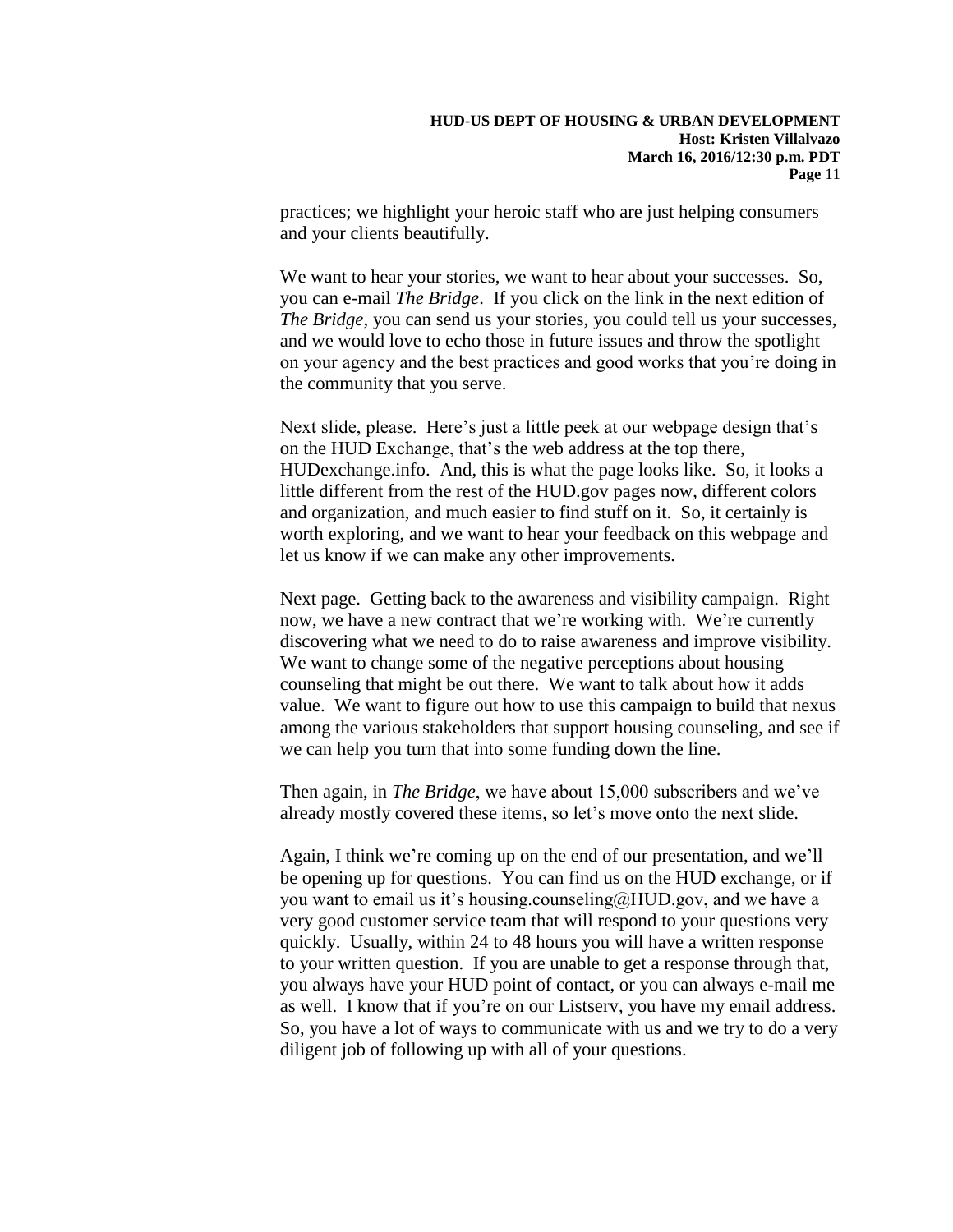With that, I think we can now open it up for questions. Josh, can you see if we have anything in the queue?

- Moderator (Operator instructions.)
- Virginia Jerry, while we're waiting, the Washington State Housing Finance Group wanted to remind their subs that their deadline is March 18<sup>th</sup>, not the April 4<sup>th</sup> which is the state's deadline.
- Jerry Very good. I'm glad that they chimed in with that; that's important.
- Virginia Just another reminder to everyone, Jerry has mentioned the HUD Exchange. As I said early on, we will post an audio replay number, the PowerPoint presentation, as well as a transcript of today's webinar there so you'll get all the information to remind yourselves of what we went over.
- Moderator We have no questions at this time.
- Jerry Okay. Do we have any in the queue through the GoTo Meeting software?
- Judy No, we do not.
- Jerry Well, we have a shy group. I see there's some hands raised though, 2 out of 41. Perhaps—and three questions in the, looks like three questions just came into the queue. Judy, can you see those?
- Judy Give me just a second. There weren't really any questions per se. There were some issues with the slides, unfortunately, for some viewers.
- Virginia Let me check on the raised hands.
- Judy There's no other questions pertaining to the presentation.
- Jerry Okay. Let's give the group another chance to ask questions on the—oh, I see one there. "Any word on the HAWK program?" That's Don asking that question. Unfortunately, HAWK, which stands for Homeowners Armed With Knowledge, is not going to happen. It wasn't included in HUD's budget. It is something that we really wanted to do to embed housing counseling into the mortgage transaction, and show that it can be done successfully with FHA programs and create an opportunity to lead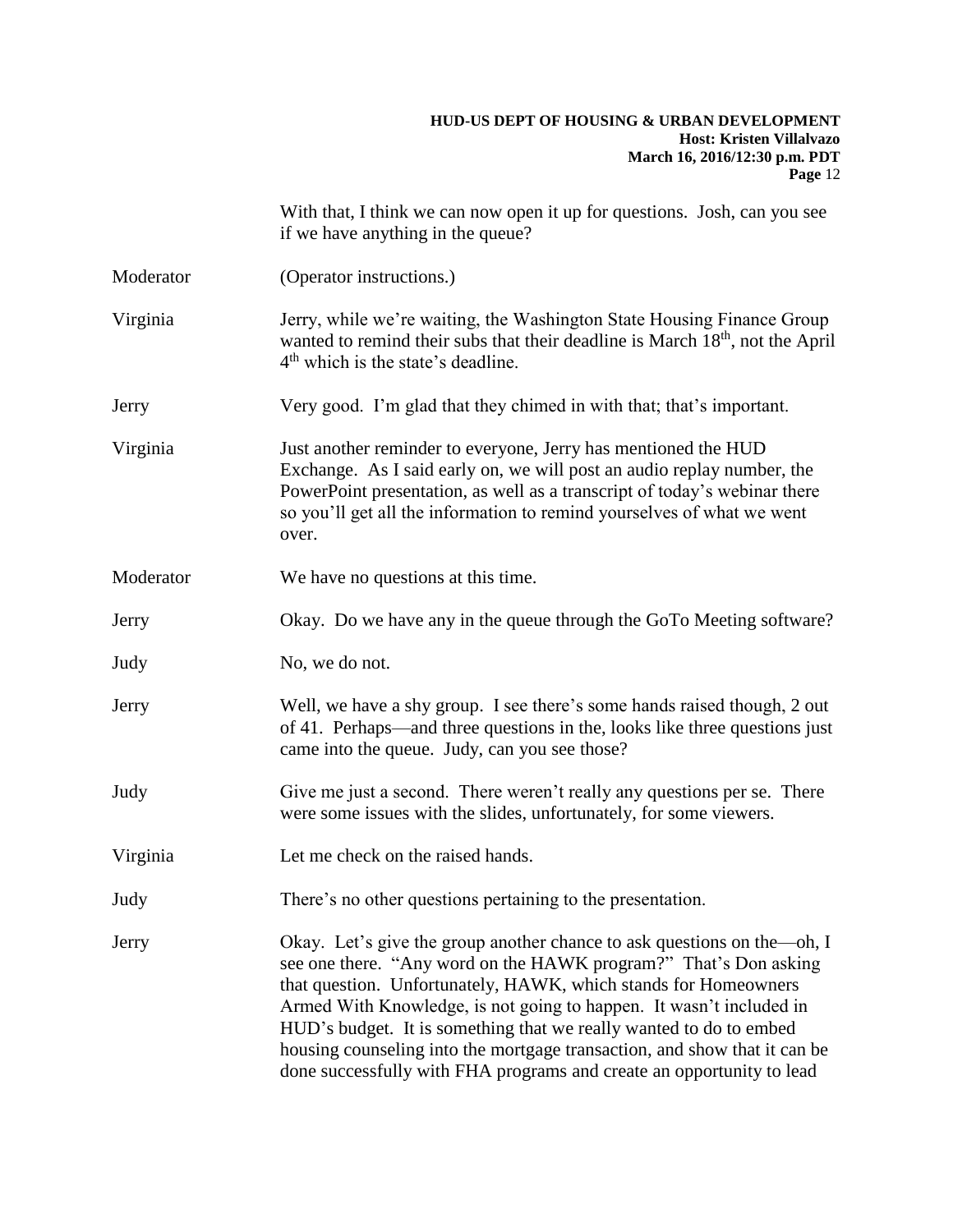the way for the rest of the mortgage industry. And, unfortunately, we're unable to do that. So, HAWK will not be part of HUD's program.

Don follows up with, "Too bad. Is there another way to require housing counseling and give it as a benefit to borrowers?"

Well, the good news is that there are a lot of not HUD programs, but other programs, state programs and private mortgage programs, and also some sponsored by the GSEs maybe in the future, especially down payment assistance programs that are requiring that counseling be provided by a HUD-approved housing counseling agency. Those programs are growing and there is a growing recognition of the value of housing counseling.

So, we're starting to see a lot more of those programs as time goes on. I think that what we're seeing is sort of a change in our industry and in the mortgage industry, that housing counseling has value, and that we're starting to see more and more other programs require HUD approved housing counselors, counseling agencies and their counselors. In the future, perhaps, certified counselors providing this kind of service.

There's a question about the housing counseling exam. It's a long question, so let's see if we can get to it.

- Judy Do you want me to read that, Jerry?
- Jerry Yes, please.
- Judy "For the upcoming housing counseling certification, does anyone even with minimal counseling contact with clients have to take the exam? Is there any kind of a threshold test that will determine who needs to take the test? For example, a loan officer might have some very limited level of counseling with some clients, so would they need to pass the exam?"
- Jerry That is a great question. In general, it's pretty simple. If you are a housing counselor employed at a HUD approved housing counseling agency, and you are doing housing counseling meeting with consumers, then you will be required to take the exam and be certified. Loan officers, real estate agents, and those kind of folks in that part of the industry are not part of this certification process and will not be certified to do housing counseling. Only housing counselors working at HUD-approved housing counseling agencies will receive certification.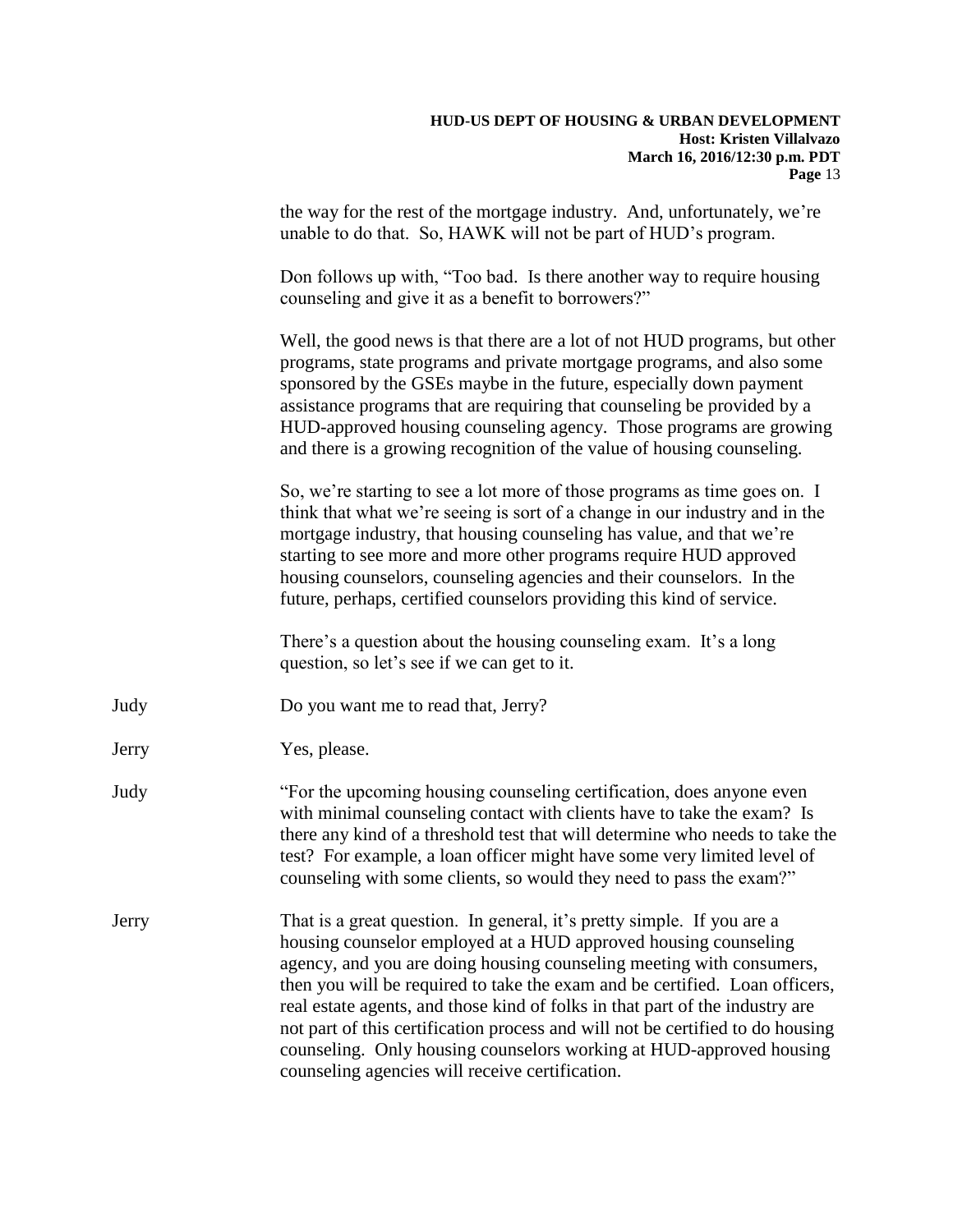Do we have another question? Judy No. I don't see anything. There is a statement that the down payment programs require homebuyer and individual counseling. My question on that is, are the county or the cities who are requiring the homebuyer education and counseling, are they paying the housing counseling agency to do that work? Jerry That is a very good question, and we hope that they are. What we want to see is these third-party funders actually fund instead of just putting out a requirement that says that you have to use a HUD-certified counselor and approve agency, that they put their money where their mouth is and underwrite the cost of housing counseling because it doesn't happen by magic, it happens by hard work and housing counselors in those agencies need to be reimbursed for the cost of counseling. You can't just pile on a requirement for housing counseling without somehow helping these housing counseling agencies with funding. Do we have other questions? Judy Josh, do we have any in the queue? Moderator We do have somebody that queued up, but they need to press star zero so an operator can gather their name. Jerry Okay, those of you who are waiting with questions, remember to press star zero so we can hear you and have a discussion. Pat Jerry, can you hear me? Jerry I can. Pat This is Pat in Seattle. I have a question about the cost to take the test. Do you know what the cost will be? Jerry We know that the cost will be nominal, but we won't know what the actual cost will be until the final rule is published. But, it's not going to be excessively burdensome for counseling agencies or their counselors. Pat Will they be able to use their counseling funds to pay for the testing?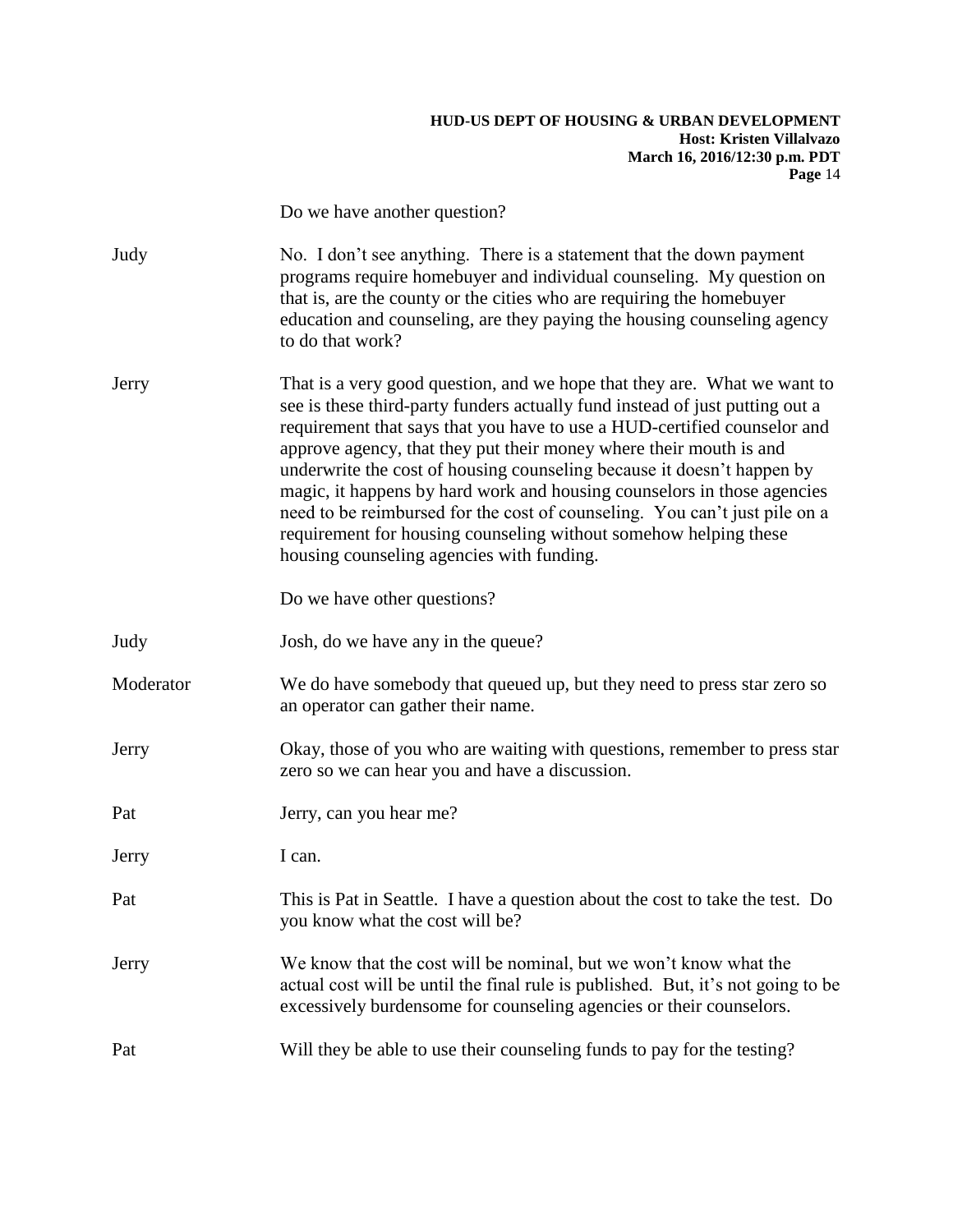| Jerry     | We'll have to wait to see the final rule in order to really know that, but we<br>hope so.                                                                                                                                                                                                                                                                                                                                                                                                                                                                                                                                                                                                                                           |
|-----------|-------------------------------------------------------------------------------------------------------------------------------------------------------------------------------------------------------------------------------------------------------------------------------------------------------------------------------------------------------------------------------------------------------------------------------------------------------------------------------------------------------------------------------------------------------------------------------------------------------------------------------------------------------------------------------------------------------------------------------------|
| Pat       | What about the testing, how often will you offer the test?                                                                                                                                                                                                                                                                                                                                                                                                                                                                                                                                                                                                                                                                          |
| Jerry     | The test is going to be offered on an ongoing basis starting sometime after<br>the final rule is published. And then it is going to be open, pretty much,<br>permanently for our industry to use. There'll be a specific period of time<br>that will be spelled out in the final rule that will sort of be a window for<br>when counselors have to get their certification by. But, it's going to be,<br>hopefully, a nice period of time that will give everyone an opportunity to<br>get their certification in an orderly process. I don't think they'll be any<br>need to rush the system and get your certification on day one. There'll be<br>time for that. When the final rule publishes we'll have the exact<br>timeframe. |
| Pat       | How you going to get the word out to everyone when the rule is final?                                                                                                                                                                                                                                                                                                                                                                                                                                                                                                                                                                                                                                                               |
| Jerry     | It will be published on our website and also through our Listserv.                                                                                                                                                                                                                                                                                                                                                                                                                                                                                                                                                                                                                                                                  |
| Pat       | Okay. Thank you.                                                                                                                                                                                                                                                                                                                                                                                                                                                                                                                                                                                                                                                                                                                    |
| Jerry     | You're welcome. Do we have—                                                                                                                                                                                                                                                                                                                                                                                                                                                                                                                                                                                                                                                                                                         |
| Virginia  | Jerry, we're also going to have a number of different outreach activities<br>about the final rule when it is published, webinars and those sorts of thing.                                                                                                                                                                                                                                                                                                                                                                                                                                                                                                                                                                          |
| Jerry     | Absolutely. We'll do training, we'll do outreach, you'll see Bridge<br>articles, there'll probably be a press release or two. So we will get the<br>word out there. Do we have other questions?                                                                                                                                                                                                                                                                                                                                                                                                                                                                                                                                     |
| Moderator | Yes. For the person that their name was gathered, please press star one at<br>this moment for your question. The question is from the line of Lorraine<br>Frisbee. Please go ahead.                                                                                                                                                                                                                                                                                                                                                                                                                                                                                                                                                 |
| Lorraine  | Hey, Jerry and everyone, this is Lorraine. I'm Lorraine Griscavage-<br>Frisbee, and I am Jerry's Deputy Director. I just wanted to add we do<br>currently have frequently asked questions posted concerning housing<br>counselor certification. So, they are, of course, based on what was in the<br>proposed rule. But, they can answer some of your questions on testing<br>that's already there. So, if you go to the HUD Exchange and you select                                                                                                                                                                                                                                                                                |